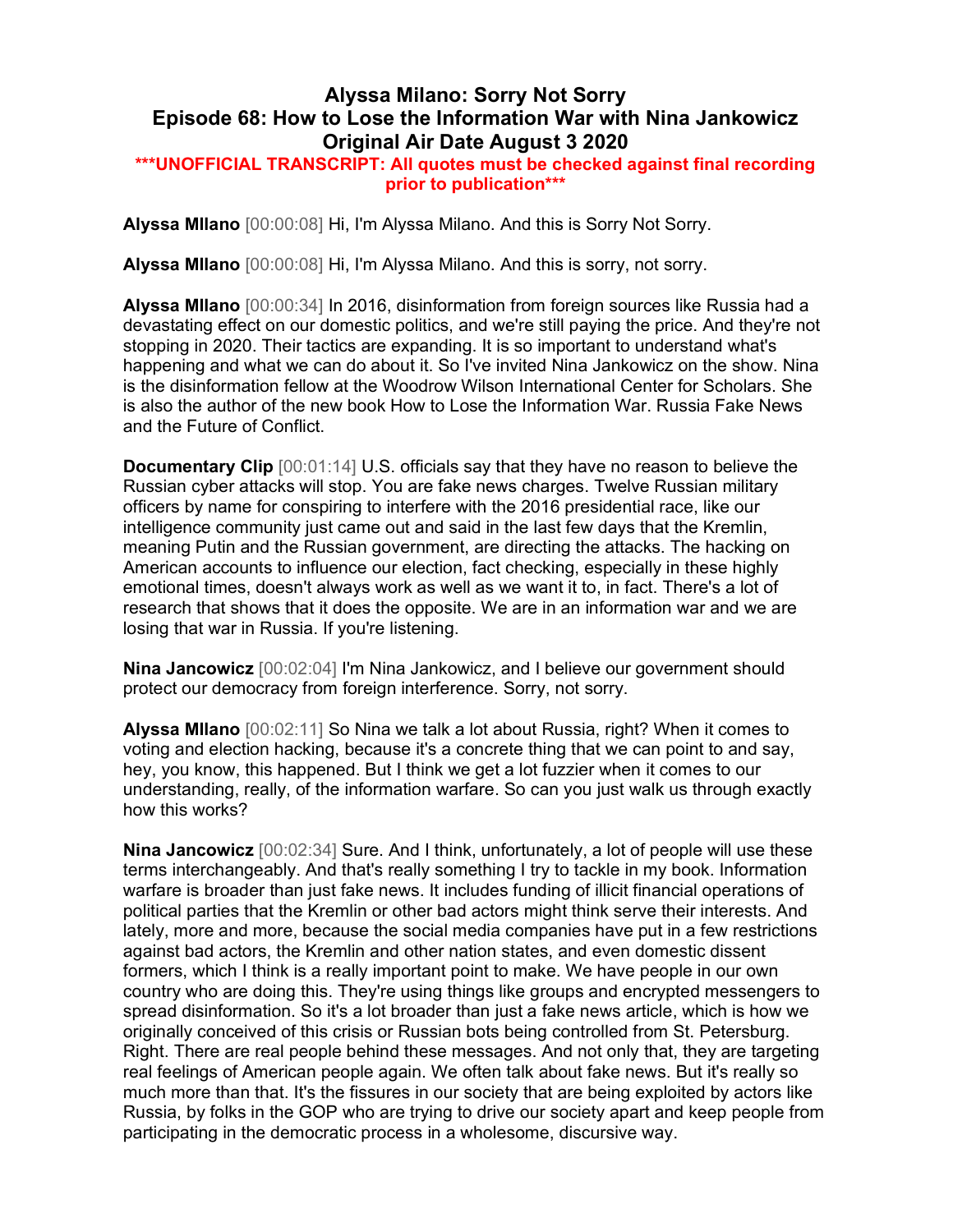Alyssa MIlano [00:03:54] It's unbelievable to me, especially when I tweet something and it depends on, I think, what words I use that trigger some sort of response. And it can be anyone from a Make America great follower to a Bernie bro follower. And the discourse that happens with in a thread of a tweet is really unbelievable. And it gets everyone so angry and irate. And I very rarely go into my replies now because I think whoever is the bad actor in this situation who is aware of my activism, they definitely know that my replies are a place that they can sow division.

Nina Jancowicz [00:04:37] Absolutely. And I think that's how, you know, it's an indicator for me, too, although I have very far fewer followers than you do, that you've hit the nail on the head and you're really getting at something that bothers people a lot. Right. Because if you're getting people angry on the left and the right, that's a ripe situation for people to exploit. And again, that might be folks in our own country and it might be people sitting in St. Petersburg or somewhere in China as well. And we're increasingly seeing China using the Russian playbook, especially during the Coronavirus crisis. It's happening more and more. So I think the important thing for people to understand is that this isn't something new. This is something that has been going on for decades. And especially the online component has allowed bad actors to target us with more precision through things like ads and microtargeting that the social media platforms allow. In fact, it's part of their business model. It's in their best interests to allow that to happen and not to stop it. So those messages are getting driven to us with extraordinary precision so that we are pitting ourselves against each other. And again, without participation, the democratic process doesn't work. And there are times I don't know about you that I just need to walk away from the Internet, work all of ours. And sometimes that can be good. But when it ultimately affects people's decisions about participating in civic life or going out to vote, that's when we have a real threat to our democracy.

Alyssa MIlano [00:05:58] And I can totally see that during the Cold War, the Soviet Union would have had a real vested interest in manipulating our elections. Did it happen then or how did it happen then?

Alyssa MIlano [00:06:10] So it looked a little bit different then. And I think the big differences in the word we use and that gets back to your first question. A lot of the information operations during the Soviet period were more in the realm of cut and dry propaganda. They were looking to promote Soviet interests and the Soviet worldview. So the most famous Soviet, quote unquote, active measure, as we call it, that was done by the intelligence services of the Soviet Union was Operation Infection, which was the campaign to get people to believe that the United States created the AIDS virus in a laboratory. And that never really caught on the way that we're seeing a lot of these other disinformation narratives today catch on because they didn't have a way to distribute that information as quickly and as targeted a manner as we do today. So that's the main difference that these tools allow those messages to. Read the other difference, though, is that the disinformation that we're seeing today doesn't necessarily reflect to the Russian worldview. The point is to cause chaos and undermine Western democratic systems and put us against each other, as I said before.

**Documentary Clip** [00:07:18] According to U.S. intelligence agencies, Russian President Vladimir Putin directed the campaign, which had three elements online propaganda, stealing documents and leaking them while targeting U.S. state election systems. The Russian disinformation campaign sprawled over Facebook, Twitter and Google through fake Web accounts and pages shared with more than 100 million people. Russian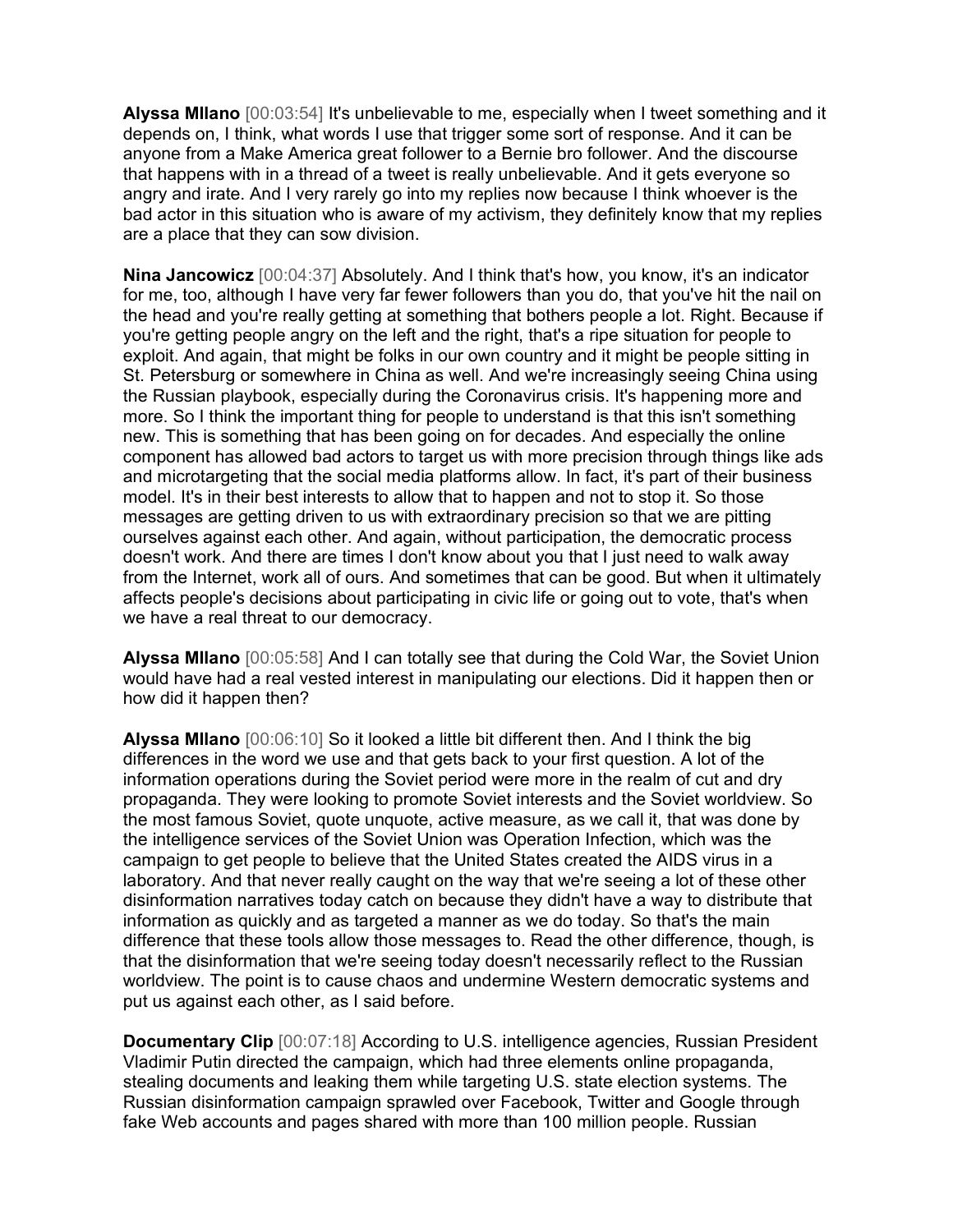operatives led posts in the millions of Americans newsfeeds, devising fictitious content targeting specific groups of voters and millions of Americans share.

Nina Jancowicz [00:07:48] So that's why in 2016, we saw Russian trolls supporting not only Donald Trump, but supporting Bernie Sanders, supporting Jill Stein. And we're seeing that again as the 2020 election unfolds. There is intelligence that was released earlier in the year that showed that once again, Russia was supporting Bernie Sanders and Donald Trump in order to split apart the American electorate and pit us against each other so that we couldn't coalesce around a single unifying candidate.

Alyssa MIlano [00:08:17] It's interesting, though, because the playbook is kind of the same, right? I mean, we've been hearing disinformation about China starting the Coronavirus in a lab. So, I mean, that part hasn't really changed as far as the messaging goes and the narrative goes. But I think what is so different now is that these campaigns are so much more effective. I see a lot of people talking about Russian bots or when they see someone particularly divisive in their rhetoric. Are they bots or is it someone is actually behind the computer screen sending out these messages?

Nina Jancowicz [00:08:53] So there's a couple of different possibilities. And I will assure your listeners that the presence of bots, we've not eradicated them yet. But I think that they're a lot less common than they used to be about four years ago because they're easier to detect. Bots are actually computer code running accounts on the Internet. Right. And so they behave in a certain way. They'll often tweet out the same messages around the same times. They'll have a high follow count and very few accounts following them. It's a little bit easier for the social platforms and for researchers to detect them, although not with 100 percent accuracy. However, the trolls, that's when there is an actual human behind them. That's a lot harder to detect because they can mimic human behavior a lot more convincingly and write like a human. So we've got two things there. But again, lately, I think we're seeing a lot less of both of those tactics because the social media companies are a little bit better at what I call playing whack a troll and just deleting those accounts and taking them off. They look for the behavior that is a signature of all of them and they take them away. But instead, we've seen a lot of these tactics go underground again to those groups, private and secret groups to messengers. And interestingly, one thing that I've witnessed on my own in Ukraine, where I do a lot of my research, last year during their presidential election, the one that got Volodomir Zelensky of impeachment fame elected, the Russians were trying to recruit Ukrainians to rent out their Facebook accounts because there were ad restrictions on the Ukrainian elections. So while purchase ads from Russia and they were looking for ways to pay Ukrainians around one hundred dollars a month, which in Ukrainian terms, that's about a third of a monthly income in order to use their accounts and place ads as authentic real Ukrainians and get around those ad restrictions. The Ukranian security services found them out. But there's evidence that that's still going on in Ukraine and there has been evidence of regular advertisers using those same tactics here in the United States. And I think there's not enough attention paid to those sorts of nefarious covert things. And we need to be educating the American people about that.

**Alyssa Milano**  $[00:11:07]$  It's interesting because I noticed that the way in which I'm targeted on my Twitter account, it seems to come in waves. There will be, I don't know, like a week where it seems as though the trolls are at a minimum and then all of a sudden it'll get ramped up. And I'm wondering if there's some sort of systematic way that they go about, like moving on to the next person and then going back to someone else that's a target.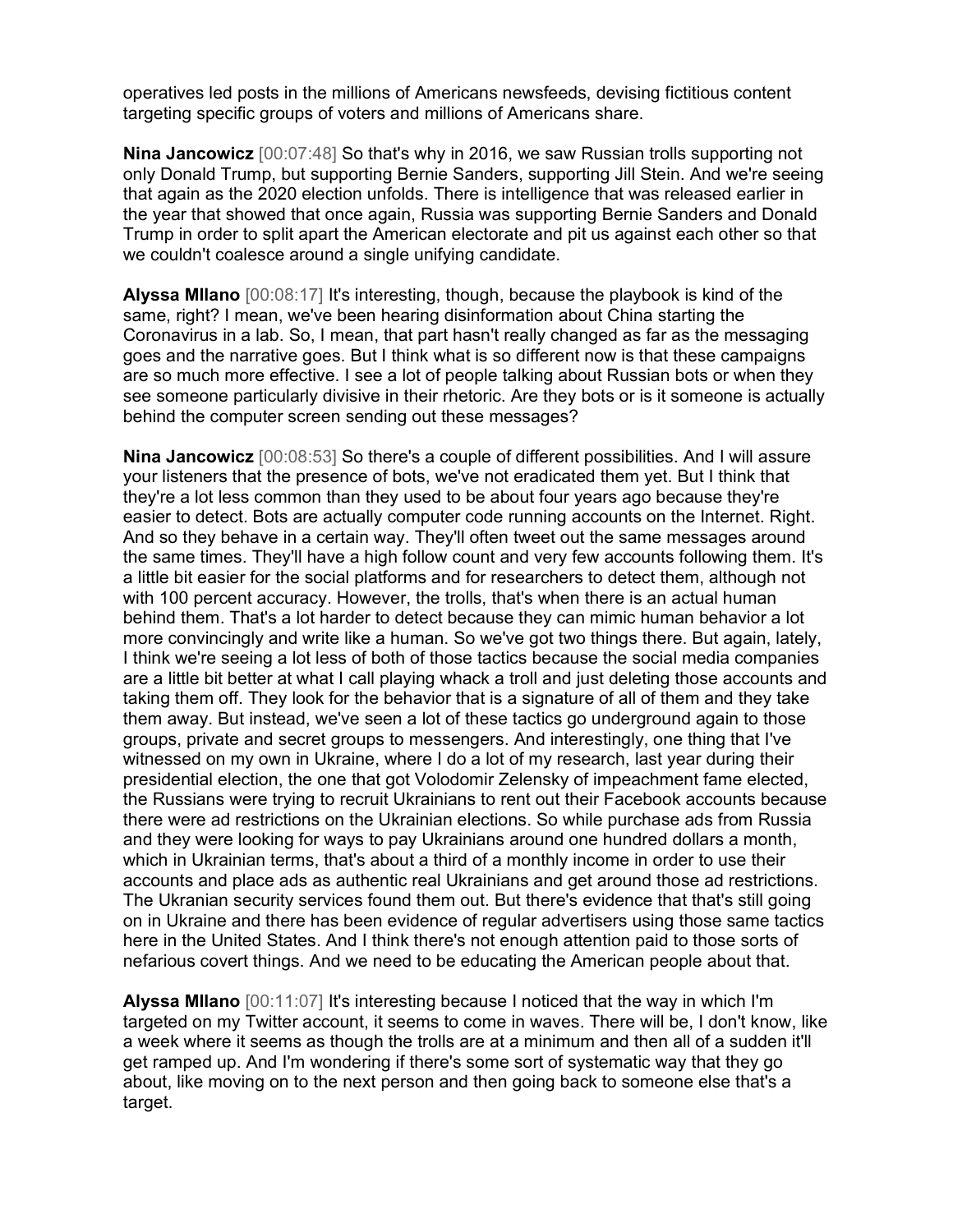**Nina Jancowicz** [00:11:36] I think it's a lot less systematic than we might like to imagine. I think a lot of people like to think of Putin sitting in the Kremlin directing his troll army. But actually and I use this metaphor a lot. It's a lot more like spaghetti at the wall because it's so cheap for the Russians and any other bad actor, again, to take those narratives, those spaghetti narratives and just fling them at the wall and test them and see what's working that particular week. So it might be. That that week, Alyssa, you've hit on something that's a really sticky issue and that is causing a lot of consternation on the Internet. And so they are targeting you and your followers in order to create that discord that week. But it's so cheap for them to test out those messages. That's why in 2016, if you look through the ads and some of the content that was released from the Senate investigation into all of this, you'll see some of the stuff has really poor engagement. And a lot of journalists were pointing to that and saying, oh, actually, this wasn't effective. It's actually that those weren't the narratives that ended up being effective. And some of those posts had a ton of engagement. The ones that got traction, those were the narratives that they punched over and over again in order to drive that division leading up to the election in 2016.

Alyssa MIlano [00:12:47] Let's just talk a little bit about the bad actors that we know are out there that exist. Right. So it's Russia. China?

Nina Jancowicz [00:12:54] Yeah, China. Certainly Iran and Venezuela have been shown to engage in this type of behavior. Saudi Arabia also has done this. A lot of countries, I think, especially our adversaries, have now begun investing in this sort of thing.

Alyssa MIlano [00:13:10] How about political parties like the GOP? Are they actively using this method?

Nina Jancowicz [00:13:14] So one of the things that I think is most important for us to know as we're countering disinformation is we cannot successfully do this if we are engaging in the same behavior ourselves. And I would say absolutely 100 percent.

**Documentary Clip** [00:13:28] There is a new and sophisticated suite of tools that are being deployed right now in the United States by political operatives and various political coalitions to actively advance disinformation that helps their candidate in the case of this story. And what I was focusing on, the coalition to reelect the president, that includes the campaign partisan media, pro Trump political operatives, all of them are working in concert to advance false narratives, fan conspiracy, fear theories, and basically to confuse and disorient the electorate.

Nina Jancowicz [00:14:08] And now that he is able to win reelection, President Trump and the Trump administration and some portion of the GOP is actively engaging in these tactics. We saw that during the impeachment investigation and the impeachment inquiry, where certain GOP representatives were amplifying conspiracy theories and absolutely 100 percent Russian disinformation about Ukraine and Joe Biden to the detriment of Ukraine and the detriment of the American image abroad. And, of course, to the detriment of truth and democracy. That's certainly true. But we're also seeing some actors on the far left use the same tactics and be unwilling to recognize that our democracy doesn't work when we don't have a shared understanding of truth. And that means sometimes yelling on the Internet isn't the best thing to do. We're just opening ourselves up to more manipulation, especially by those foreign actors.

Alyssa MIlano [00:14:59] And then how about special interest groups? Can we look at someone say, like the NRA? Do you think that they're involved in these tactics?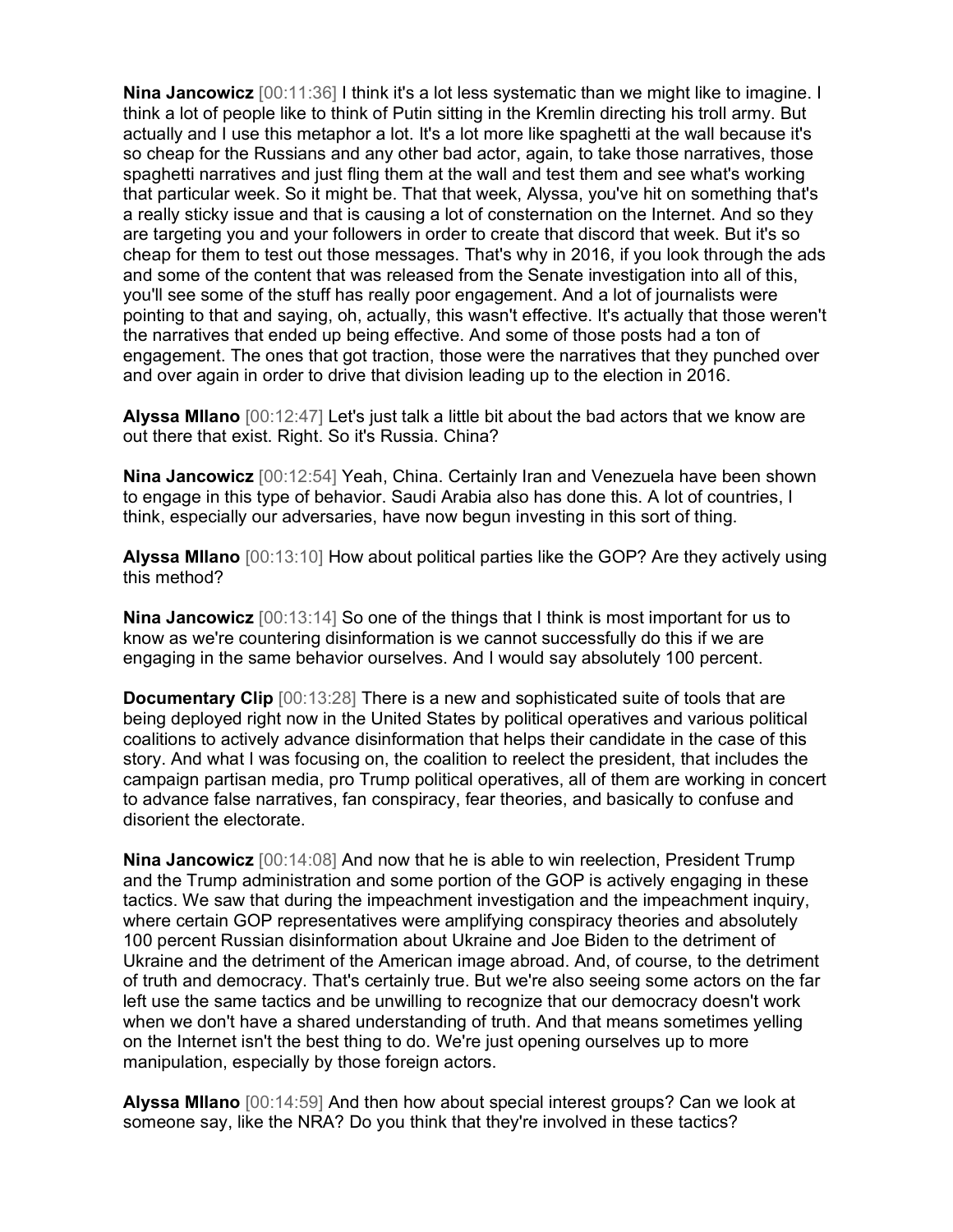Nina Jancowicz [00:15:07] Certainly, I don't have specific evidence that the NRA itself has been engaging in it. But the one important thing to note is that especially when it comes to micro targeted advertising, these are tools that are available to everyone. And you don't need to be sitting in a troll factory in St. Petersburg to use them. Anybody can pretty much invest in these ads. And what's happened is because this issue has become so politicized and directly related to Trump's legitimacy, we have not passed any sort of commonsense regulation, even the simplest stuff. So the example I'll give is the Honest Ads Act, which Amy Klobuchar and Mark Warner put forward. I think now almost three years ago after the 2016 election, all the Honest Ads Act does is impose the same regulations that we already have on political ads for TV, print and radio on online ads. Right now, it's the Wild West out there. We don't have any idea how we're being micro targeted and by whom. And there are certainly a ton of super PACs out there who are trying to hide who's actually behind that advertising. And we've seen that with a lot of groups on the right. And we've not passed any of those regulations yet, let alone the stuff that's a little bit more difficult, like defining what disinformation is and how we handle how disinformation travels around the Internet and still respect the First Amendment.

Alyssa MIlano [00:16:27] I mean, we don't even know what to do with deep fakes as the technology gets better and better. We're in a different time where they have, you know, more tools at their disposal to spread disinformation.

Nina Jancowicz [00:16:39] Yeah, absolutely. And, you know, deep fakes are certainly extremely scary. But still, bad actors don't even need to invest in those because it's the cheap fakes that are still getting the most traction, again, for very, very little money, very little investment, human and time. They're able to get just like dank memes to spread across the Internet because of the tools available to them and because of the polarization of our society. So I like to say, really the most important thing for us to invest in is people's resiliency to this stuff. We need to be investing more in civics. We need to be investing more in media and digital literacy because there are so many people who are voting age. Frankly, we often talk about this stuff in the context of education, but it's not the kids who need the stuff very much. It's adults. We need to teach people how to protect themselves online from phishing attacks, from informational attacks. A lot of this stuff, once you have your kind of Spidey sense calibrated, it's a lot easier to spot, although it's a generational response and it needs to be coupled with things like regulation and strong sanctions against actors like Russia that are interfering in our democratic process. The countries that have been successful in fighting disinformation have always invested in their citizens themselves. And it's something that we've really just left on the table so far.

Alyssa MIlano [00:18:00] Well, and now we have a president that talks a lot about fake news when complaining about real news. So that kind of muddies the water even more so. How do you think there are ways that people can identify false messaging?

Nina Jancowicz [00:18:12] Well, I think the most important thing, and this is something I've really been advocating as Coronavirus disinformation has been overtaking us, is informational distancing. Kind of like social distancing. You need to understand that disinformation runs on emotional manipulation. So when you feel yourself getting really, really upset or although it's rare these days, if you feel yourself really happy or elated, any strong emotion, that's a good indicator that something about that piece of information is manipulating. You know, a piece of well reported news should generate anything that's really making you burn up. Indignation, of course, related to our democratic process. That's allowed. But if it seems like really out there, that's a good indication that you need to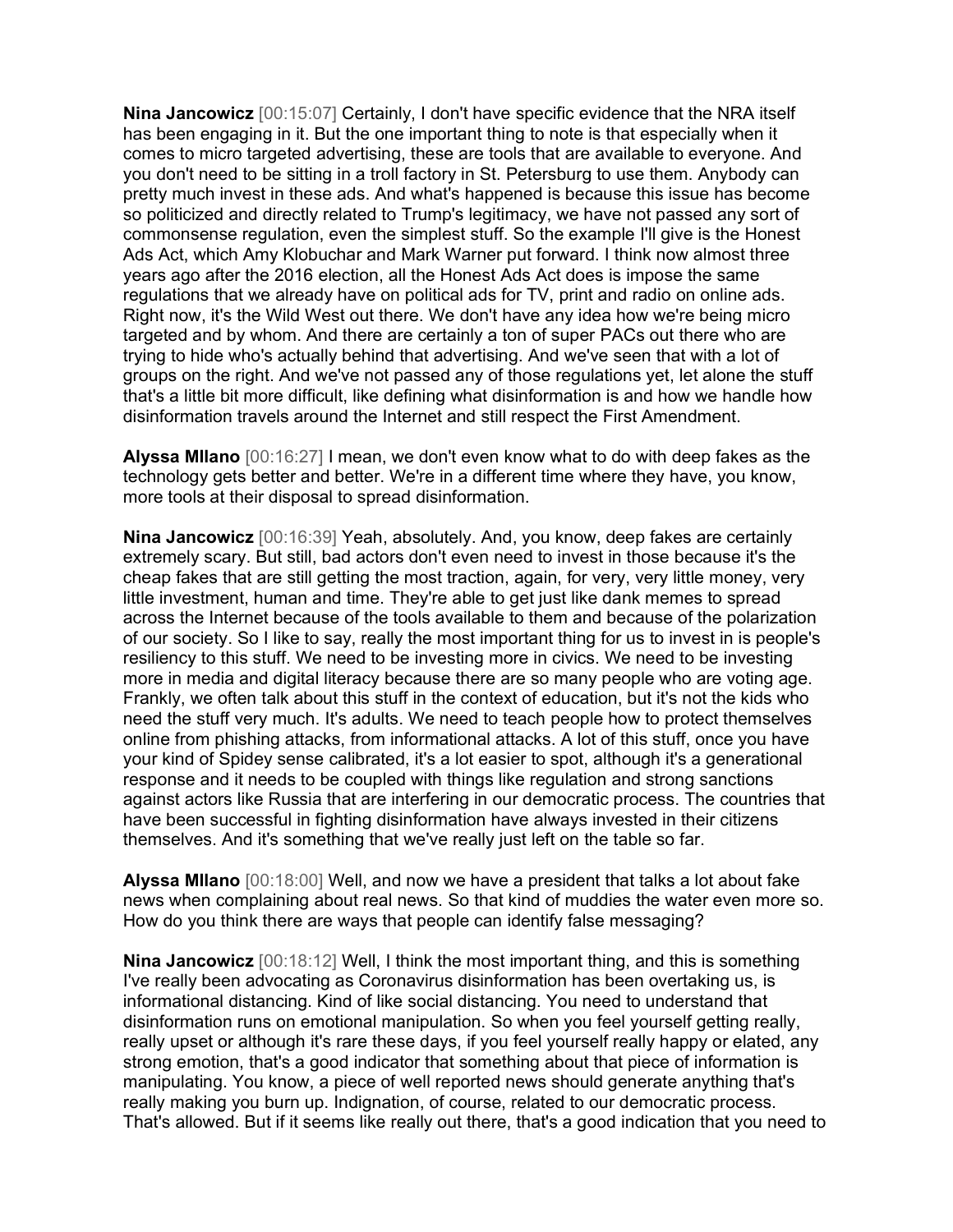walk away and then consider the source, you know, who is this coming from? Is it a reputable media outlet? Of course, people need some help recalibrating what is reputable because the indicators of reputation have been taken away by social media companies. All of that curation that mainstream media used to do is gone. But looking at an outlet and saying, OK, does this have an editorial masthead? Does it actually have contact information that I can reach out to a human being and talk to them about what I think their reporting looks like? Does this author or journalist have other similar articles that they've published before, or do they seem to be just a made up person? What about the image on the article? A lot of the time audiences that I talked to aren't aware that you can do a reverse image search right in Google Chrome or in other browsers. If you. Right. Click on an image, you can see the first instance of where that image was used on the Internet. And a lot of times in disinformation, we're seeing images recycled. So in reporting on Ukraine, for example, that the Russians use, they'll use images from Bosnia in the nineteen nineties that show death and destruction and murder. So that's a good indication of that stuff as well. But mostly just looking to see if other outlets are reporting the same thing. If something seems way out there and nobody else is reporting it, that's a good indication that that story does not have legs. So it takes a little bit of time. And in the Internet age, that's really difficult sometimes to kind of have your little alarm bell go off in your head and say to yourself, OK, I need to take a deep breath and consider the source and think about where this is coming from and what that source might have in it to manipulate me in particular. And the more people learn about how information gets to them on the Internet, I think the better off we'll be. But right now, our literacy in that area is so low, I think most people don't even realize that their Facebook feed is curated, that they're not getting 100 percent of the posts that they're subscribed to.

Alyssa Milano [00:20:52] And what responsibility do social media companies have in this fight?

Nina Jancowicz [00:20:56] Well, I think they've really abdicated their responsibility and lost a lot of important time trying to argue with us in 2016 and 2017 that the mistakes that were made and they were made by government, they were made by the media, but they were also made by social media. They said they weren't their fault. You know, I think Mark Zuckerberg had that famous quote where he said he thought it was pretty crazy that Facebook could have had any impact on the election. So they wasted a lot of time hemming and hawing. But they've also been on a PR circuit for a long time trying to basically do the bare minimum that is acceptable to addressing these problems and constantly throwing up their hands and saying, you know, these are hard problems. We're never going to be able to solve them fully. Now, basically, they say that they're unsolvable problems. They've moved away from hard problems. And like, we're gonna make mistakes, too. We're never gonna fix this because the world is just too effed up at this point, which I think is really concerning.

Documentary Clip [00:21:50] Social media platforms in general do a terrible job of policing misinformation because their algorithms are actually designed to promote disinformation and fake news. Right. So the top 10 fake news around Koban 19 that we just saw. It was really easy. In just a couple words, a brief headline to see what that information is. And it's also negative information. And that type of simplistic hyperbole, dramatic, sensational information is really what social media and its algorithms promote.

Nina Jancowicz [00:22:30] They've not really invested not only in people in order to curate that content and see if there's hate speech, if there's disinformation. People with local knowledge, they've hired a bunch of contractors. Thirty thousand contractors. That's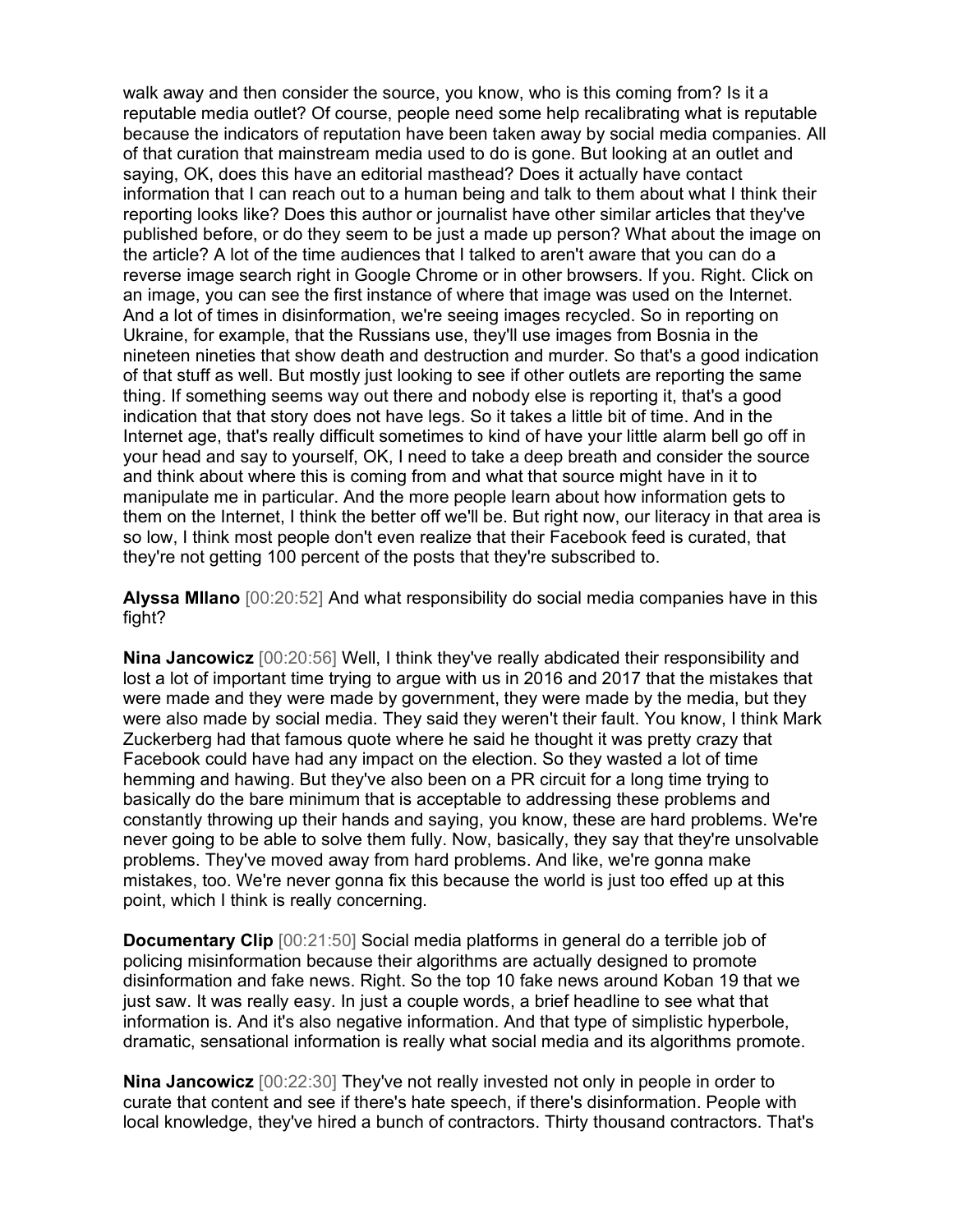nice. Most of them are underpaid and they have PTSD because they look at horrible stuff all day. Right. So they've hired those people. But in terms of local knowledge, they've really, really not done a good job. I mean, looking at communities in Eastern Europe that I cover. They don't have people that speak their language that are looking at the political posts related to the future of their countries. They're using Google Translate to do that here in the United States. And the African-American community is not well served by companies like Facebook at all because they'll speak in and write in a different way. And often those posts are undecipherable to the A.I. that is coming through to decide what is a post to be amplified and what is a post to be suppressed and their algorithm. It's just really, really disturbing. And I think it's clear that self-regulation for the social media companies has not worked. But again, because of the politicization of this issue, Congress has not moved to regulate these companies. Instead, we've just tried to shame them and that's moved them into some action. But we need clear definitions that have human rights and freedom of speech at their core in order to move forward to an Internet that's more equitable and one that can actually support our democracy instead of tearing it down.

Alyssa Milano [00:23:55] How much is the intelligence community involved in all of this?

**Nina Jancowicz** [00:23:59] I think they're increasingly involved. That is one area where I actually will command the social media companies. I think there are increasing links between folks in the CIA, the FBI and Department of Homeland Security working with the social media companies in order to detect foreign interference online. Of course, it would look a lot different and be at a much higher level if we had recognition from the top of the U.S. government that this was a threat. Instead, we have Donald Trump standing next to Putin joking about fake news. Our response could look so different if on January 20th, 2017, President Trump had said, I'm going to create a disinformation czar at the level of the National Security Council, it's going to be an interagency working group that's going to pull in the smartest minds working on this all around our government. And we're going to help them connect with folks in Silicon Valley and civil society leaders who are doing things like civic education, media literacy, et cetera. Instead, what we have is essentially the monkeys see no evil, hear no evil, speak no evil. And Trump doesn't want to hear about anything to do with disinformation again, because it challenges the legitimacy of his election. And because of that, we have some really smart people all over the U.S. government who are doing their best, but their best is not supported by the behemoth that is the U.S. government. And so their work is kind of undermined from the very top. I can't imagine what it must be like to be some of those folks in the intelligence community at the State Department who are working on these issues every day. And then to see the U.S. president calling out Voice of America, for instance, which is one of our soft power outlets that broadcasts to places like China and Russia and is one of the only independent journalistic sources in those places. And the White House is calling them out in their morning briefing, saying that they're propagandizing for China, which, of course, is not true. It's a real blow to the image of the United States, and it's leaving the world, frankly, without a leader on these issues. The United States, because these companies are headquartered here, should be the one setting the standard, the Democratic standard for how you counter disinformation. And instead, we've totally abdicated our leadership.

Alyssa MIlano [00:26:10] I think we all remember Donald Trump taking the side of Putin over our intelligence community when he was even just questioned about Russian election interference.

Documentary Clip [00:26:19] Do you hold Russia at all accountable for anything in particular? Yes, I do. I hold both countries responsible. I think that the United States has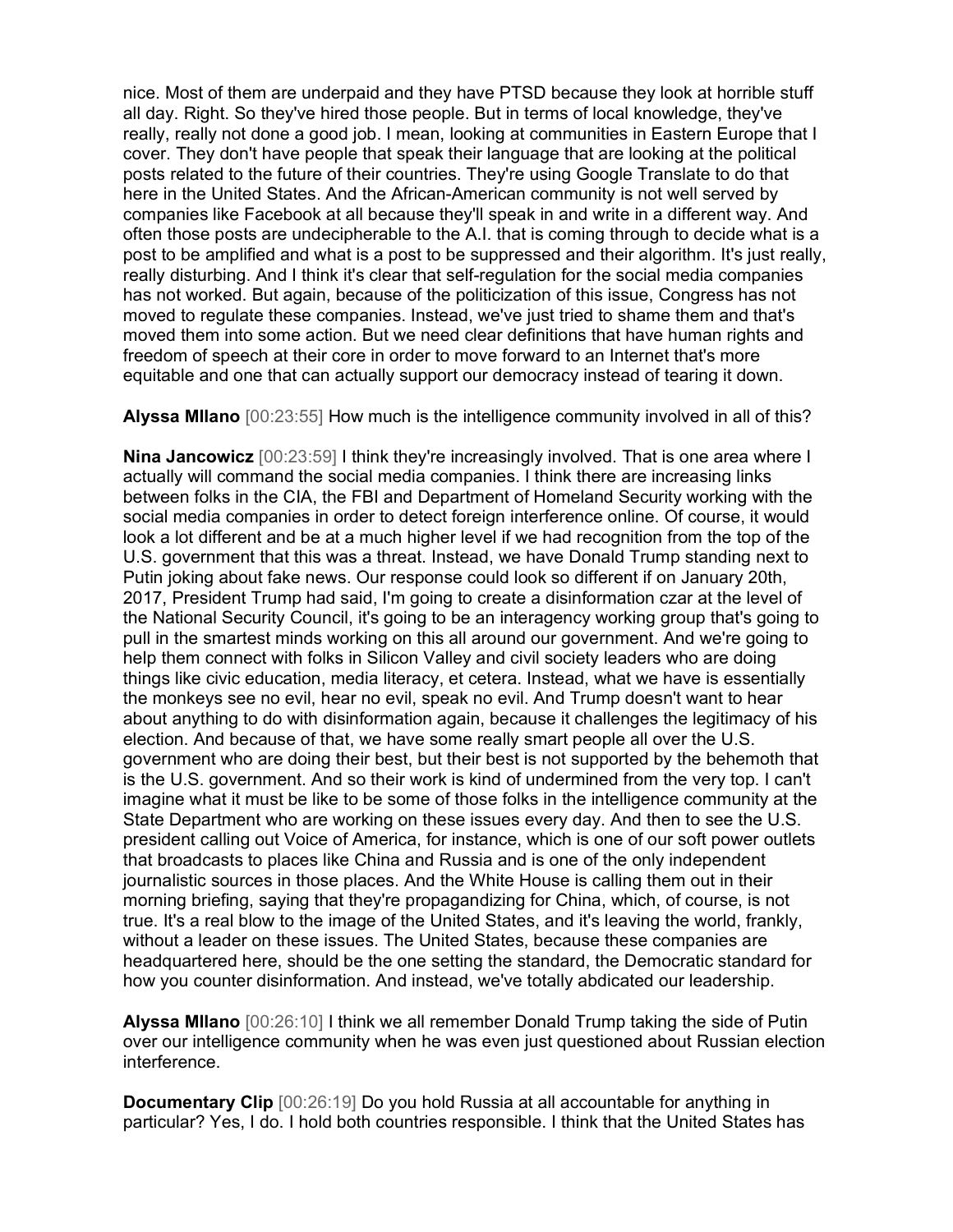been foolish. I think we've all been foolish and I think we're all to blame. President Putin denied having anything to do with the election here, Ference in 2016. Every U.S. intelligence agency has concluded that Russia did. Who do you believe? My people came to me. Dan Coats come to me and some others. They said they think it's Russia. I have President Putin. He just said it's not Russia. I will say this. I don't see any reason why it would be.

Alyssa MIlano [00:26:57] I'm wondering - what do you think Trump's relationship with Russia really is?

Nina Jancowicz [00:27:01] It's a hard one for me to answer, you know, I think we've seen indications that he absolutely has business interests in Russia, even during the 2016 campaign. People in the Trump organization were still trying to pursue a Trump Tower in Moscow. He certainly had business interests across the former Soviet Union for a long time. But I think based on my analysis of how Trump has behaved in his foreign relations, especially with difficult leaders, I think Trump wants to be seen as someone who can build those relationships, congenial relationships with the most difficult people in the world. And so I think he viewed Putin as a kind of a conquest. And especially since taking the side of Putin with regard to foreign interference meant that he was going to have what he views as a good relationship with him. I think that's a win for him. He doesn't view it as we should keep Russia as an adversary. He wants to be friends with Putin and solve the problems that Russia has inserted itself into and in many cases created like Syria, for instance, like the war in Ukraine. He would love to be able to solve and end the war in Ukraine and bring peace to Ukraine. And he doesn't care at what cost that is because Trump wants to be viewed as a problem solver. But Putin is an expert, being a former KGB agent, at playing people like Trump. And we saw there was one instance early on where they had kind of a brush by at an international conference and Trump tweeted something about establishing cyber security cooperation unit with the Russians. And everyone who's a Russia watcher is just scratching their head and laughing because, of course, we know, you know, Russia is one of the foremost cyber powers in the world and we're going to establish cyber security cooperation with them. Of course, that got walked back the next day. But, yeah, I don't think Trump really has the depth of knowledge to understand why it is problematic to try to court a nation like Russia that disregards flagrantly international law and commitments and is just violating human rights left and right. I don't think Trump has any conception of that.

Alyssa MIlano [00:29:02] I also think they just have something on him.

Nina Jancowicz [00:29:05] Oh, yeah, it's possible they have something on probably all of us at this point, especially with all of our private information being broadcast on the Internet and listened to by Alexa. But, yeah, certainly I don't think Trump's been cured.

Alyssa MIlano [00:29:16] Yeah, exactly. And despite all of his denials, a number of Russians were arrested and charged with election interference. Can you just run us through that plot when it started before 2016? How long before the election? What it entailed.

Nina Jancowicz [00:29:34] So the Internet research agency was established around 2013 as the war in Ukraine was getting started by Russia, as there were these protests going on in Ukraine that were anti Russia. And originally it was targeted at Ukraine. There were people, many smart young people hired in St. Petersburg, many of whom had a journalistic background, usually with really strong writing and video skills, who were hired to essentially manipulate public opinion in Ukraine. Eventually, the group grew and was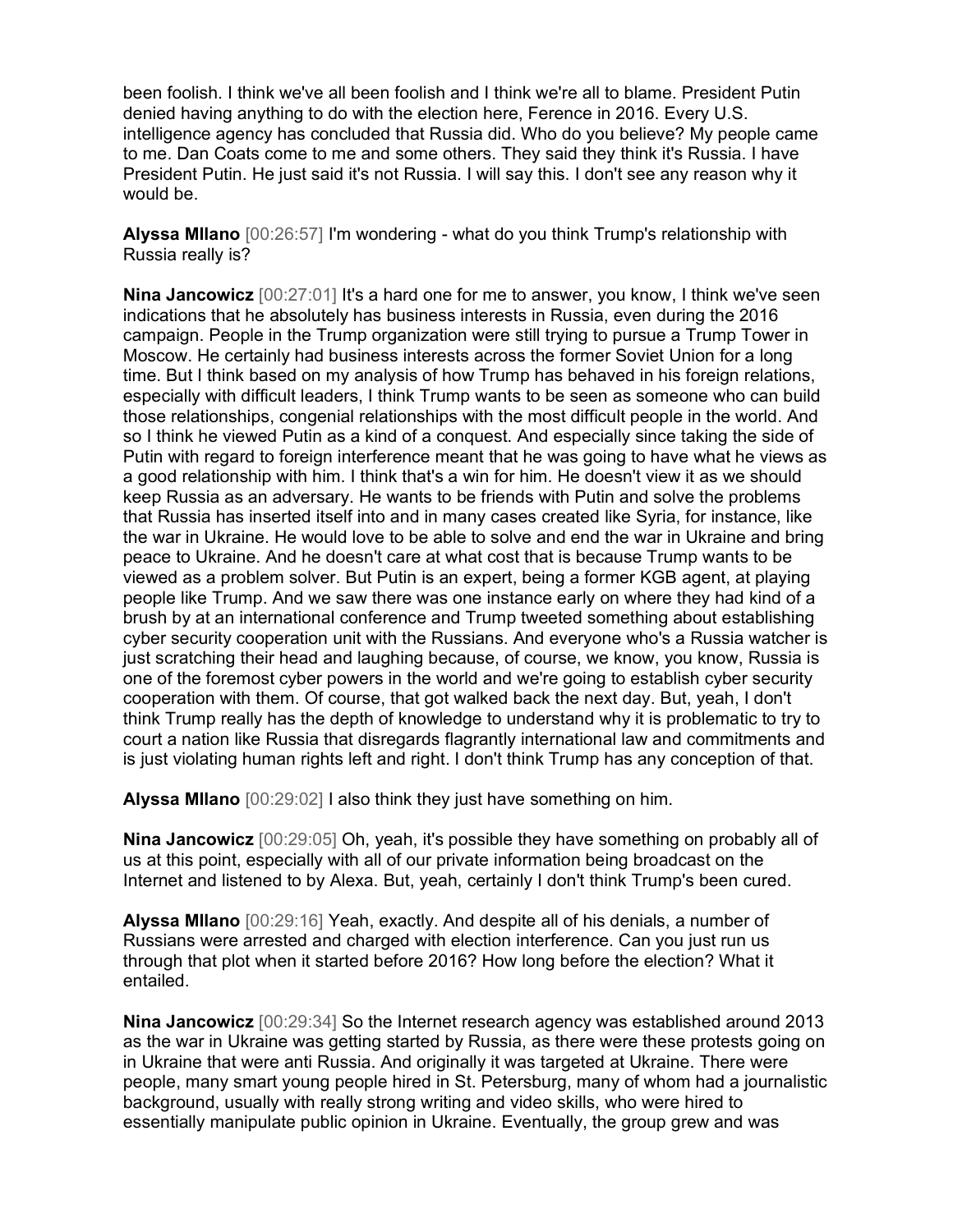funded by this guy, Yevgeny Prigozhin, who's known as the Kremlin's caterer, because he also has a catering business. He's a rich oligarch, very close to Putin, as all of the oligarchs in Russia are the remaining ones. And so eventually, probably with some indication from Putin who hated Hillary Clinton because he viewed her as having challenged his power when he came back to power in 2012, they got some direction to make some mischief, almost certainly from the Kremlin.

**Documentary Clip** [00:30:39] Oh, man, this is fucked up. So if this totally legit American accent didn't already tip you off. This video is a fake. It's the handiwork. And I'm using that term loosely here of a shadowy Russian organization with ties to the Kremlin called the Internet Research Agency. The agency does a lot more than video fake Russian accounts posing as Americans have released a barrage of social media posts. The topics of these posts vary, but the goal is always the same to spread fear and drive Americans opinions to the extremes.

Nina Jancowicz [00:31:13] The America unit, the U.S. unit of the IRA, was born and started interfering as early as 2014. So two years before the 2016 election, they even sent a few agents. And this as mentioned in the Mueller report to the United States who conducted reconnaissance. And I don't really think there was much for them to learn. I think they probably just got a nice vacation because these were young people who probably knew a lot about America. Anyway, a lot of Russians consume American TV and pop culture and things like that, but they went to some swing states to talk to people, to gather ostensibly some intelligence about the types of things that they could spread narratives about. And that began as early as 2014 on Facebook and some other platforms, Twitter in particular, and Instagram as it grew in popularity.

**Documentary Clip** [00:32:01] They posed as American citizens to amplify and spread content that is divisive in our society in order to, in some cases, pump up the Trump campaign. Break down the Clinton campaign or deflect to the vote. Suppress voter turnout, especially among minority groups, in order to create more chaos within our political system.

Nina Jancowicz [00:32:23] What's really interesting is that it wasn't necessarily about cut and dry fakes. It wasn't just making up things that Hillary Clinton did. It wasn't necessarily about pizza gate. It was creating community. So if you look at the pages that the IRA created early on, they weren't spreading false information at all. They were spreading mostly positive stuff. So my favorite example from the Being Patriotic Facebook page, which is one of the more famous ones, it was kind of a nationalistic jingoistic page. They shared a picture of a golden retriever and an American flag bandana holding an American flag. And it said something like like if you think it's going to be a great week, I don't know about you, but I would have definitely liked that picture.

## Alyssa MIlano [00:33:06] Oh, 100 percent.

Nina Jancowicz [00:33:08] Right. So classic stuff like that on pages related to Black Lives Matter. There was this Blacktivists page, which was also quite famous, had more followers in its height than the official Black Lives Matter page. They would share positive stories about the African-American community. There were similar pages for Latinos, for LGBT folks, and they went from this positive messaging, gradually increasing their asks of the community. So once they created the community, they'd say things like on the Blacktivists page. Here's an example of police violence. If you want to show your support for the victim of this crime, change your profile picture or on the being patriotic page. They'd ask people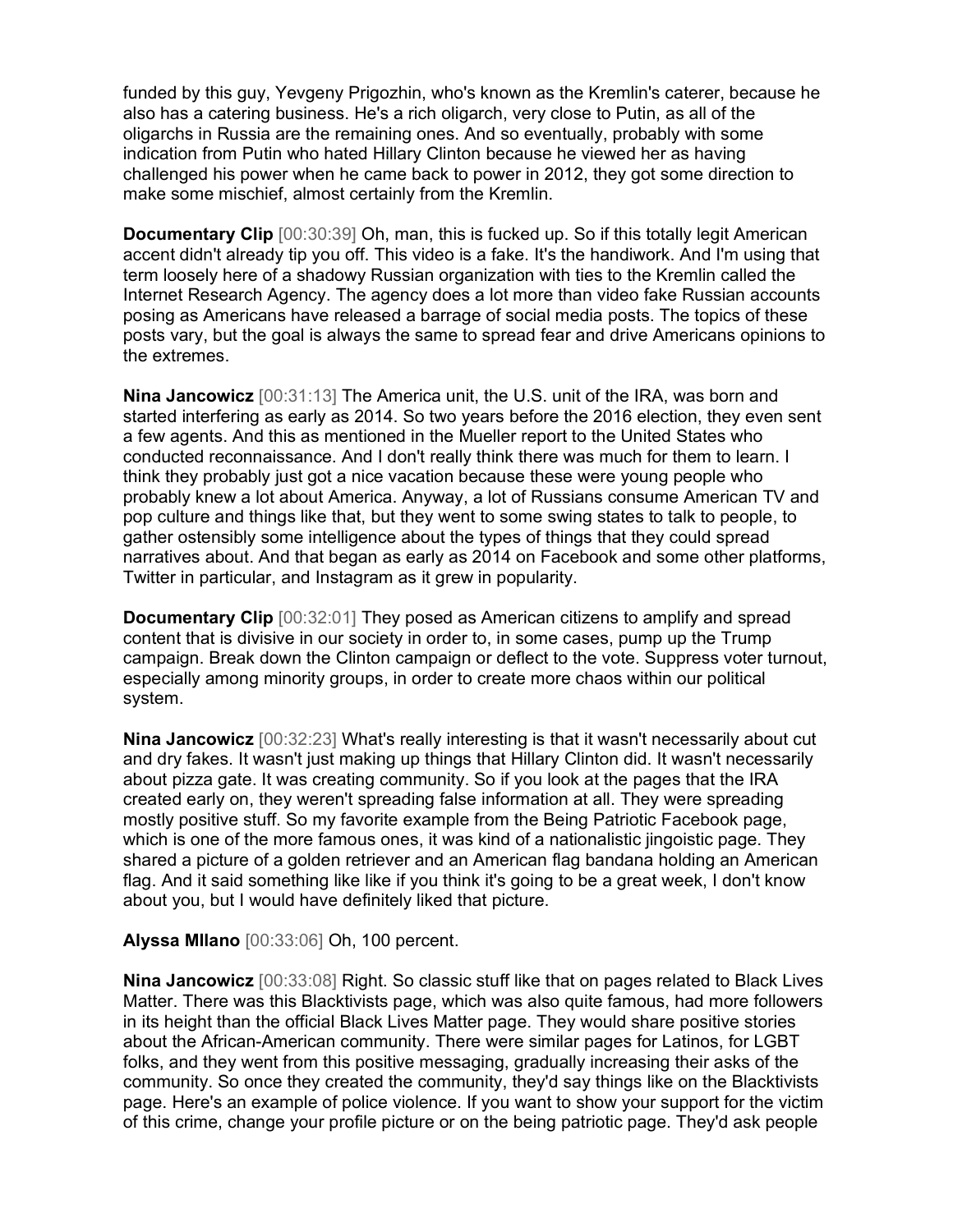to sign a petition and eventually that turned into showing up to protests in real life. There were dueling protests that were quite famous, although they didn't attract very many people. But it just boggles my mind. Hundreds of thousands of people not only liked these pages. Some of those people then showed up to protest and they had unwitting Americans who were supporting that stuff, helping them organize those protests because, of course, they didn't have people here in the United States. And I think that's something that's really overlooked. It's not just about fake news. It's not just about Russian trolls. They got real American citizens on their side. And this continued, you know, it didn't stop after the election, even after the expulsion of Russian diplomats and spies in late 2016, when the intelligence community whose report came out, this continued well into 2017. One of my favorite examples, and unfortunately, this wasn't in the full Mueller report, but it was in one of the criminal complaints that was put out in October of 2013. There was a flash mob outside of the White House on July 4th, 2017. And I remembered seeing an ad for this in my feed because in my spare time, I do musical theater. And this ad was a bunch of people dressed up in colonial attire. Singing songs from Lame is parodies of Socks from Lame is in front of the White House that were anti Trump. And so I tracked down one of the guys who is involved in that protest. And I talk about this in the book. He had no idea that the Russians had been supporting their group with advertising. He remembered one of his co organizers saying, hey, these people want to give us eighty dollars in advertising. You think that's okay? And he thought to himself, yeah, as long as it's not like politicians for killing puppies or something. Of course, we want free advertising. And hundreds of people showed up to that protest to sing, play, miss parodies that were countered Donald Trump in front of the White House in 2017. And we've done nothing to stop them. Since then, the same things are continuing to happen today. Just with a few more obstacles on the part of the social media companies, but the Russians have no indication from the White House or anyone else that this behavior is not going to be tolerated. And that scares me.

Alyssa MIlano [00:35:56] It's frightening. That's probably why it scares you. It should scare everybody. You mentioned your book, and I want to talk about your book a little bit. It's called How to Lose the Information War Russia, Fake News and the Future of Conflict. And the thing that I find so amazing about it is it shows the effects of this conflict around the world. So just talk to us a little bit about the lasting effect of all of this global turmoil.

**Nina Jancowicz** [00:36:25] I think the most important thing to know is that this has been going on, as we talked about before, for decades, especially in Eastern Europe. These countries are used to dealing with Russian interference. And the examples that I highlight in the book, which might be countries that your listeners are really never thought of before, like Estonia, I think the thing that they highlight is, again, that Russia exploits fissures in our societies to sow doubt and distrust and discontent and divide populations from our governments. And the ultimate goal is to undermine democracy, in particular the American variety. Right. That shining city on a hill. We've always thought of ourselves as an example for other countries to follow, and they want us to drive citizens to disengage. And when we stop debating and protesting and critically engaging with the news and holding our governments accountable like you do when we stop making our voices heard. That's when the Kremlin's achieved its goal. And that's the reverberation that we're seeing around the world. The book is called How to Lose the Information War, because very few of the countries that I profile have really hit the nail on the head with how to solve this problem. And in fact, many of the governments are following a similar path that we are right now engaging in the very same tactics to try to keep citizens at home, to try to keep them from critically engaging with the news like Trump does. And that's extremely scary. When we buy into those tactics, we're essentially buying into the slow death of our own democratic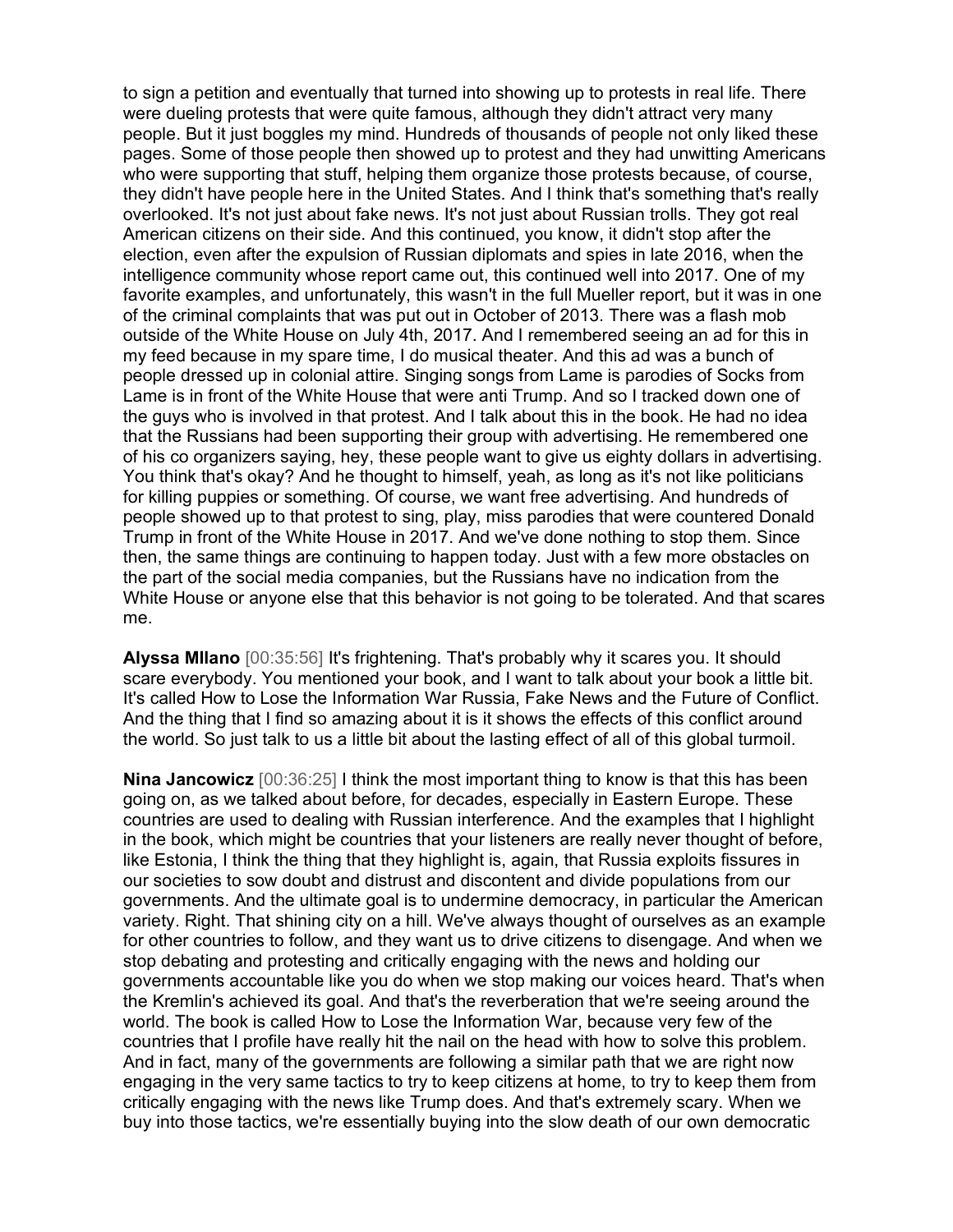system, which is the most un-American thing I can think of. And that's why we really need to start fighting back, not siding with a government full of human rights criminals with no respect for the rules based international order. It's time for us to engage more. And that's the best antidote for any of this disinformation. As I was finishing the book is when the impeachment process was wrapping up and my publisher asked me to write an epilogue reflecting how disinformation had played a role in impeachment. It was before the final vote, although we all knew at that time how it was going to end unfortunately, and I end the book by saying, you know, impeachments might be once in a lifetime, but elections are regular and we need to make our voices heard. And that's the best antidote to any of this. Campaigning against our democracy.

Alyssa Milano [00:38:41] Are there other nations fighting this effectively that you can point to and say, you know what, they're doing a good job on this.

Nina Jancowicz [00:38:49] So nobody's got it perfect. But I'll pick on Estonia again. You know, a tiny little country, one point two million people. The interesting thing about Estonia, and I think it's one of the reasons that they're so well equipped to deal with this is because they're really technologically savvy. They're the creators of Skype. They're a very online country. They were paying their bills and doing banking online long before we were. And in 2007, just after they had joined NATO and the E.U., the Kremlin got kind of angry that they were so rapidly Westernizing. You know, one of these post-Soviet republics that it had influenced for so long was oriented toward the west. And so the Kremlin launched a cyber attack that took down their banking sector, took down a lot of their media. And it also launched what I'll call like a beta version of disinformation through Russian speaking media. Because Estonia has 30 percent Russian speaking population there. And wasn't investing in those Russian speakers. They essentially were like second class citizens. Many of them didn't even have new Estonian citizenship. A lot of them didn't speak Estonian. They didn't have the same access to jobs and education like Estonians did. And the Kremlin tried to foment a bit of a revolution there, and it worked. There were riots in the center of Tallinn, the capital. And that was a real wakeup call for the Estonian government. So they started to invest more in cybersecurity, of course, but they also started to invest more in their people. And then they really doubled down on that after the invasion of Crimea in 2014 because they thought that could very easily be us. We share a land border with Russia. In fact, if you go to this town, Narva, which is on the east of the country, you can just look across the river into Russia. And they were really worried about that. So they doubled down and they started investing in education, in Russian speaking media and integrating the Russian population. And again, that's that citizens based response that I think is so important. And now you look at all these integration statistics in Estonia and the Russian population is gradually becoming more integrated with an Estonian identity. There is a lot less of that segregation happening. And it's a process and they recognize it. But it's one that they're really prioritizing in this day and age. And I think it's easy for a country of one point two million people to do that. Right. There are more people and many of our big cities, then that. But the tactics are still the same. Russia exploited the fissures there in Estonian society. And because the United States is such a diverse place. We've got many more challenges than a country like Estonia does. I think there's just a lot more to exploit. But we have to start by looking at what is causing people to seek out these bad sources of information in the first place and try to mend those gaps.

Alyssa MIlano [00:41:29] And what do you think that is? What do you think that is? That's just a feeling of wanting to belong.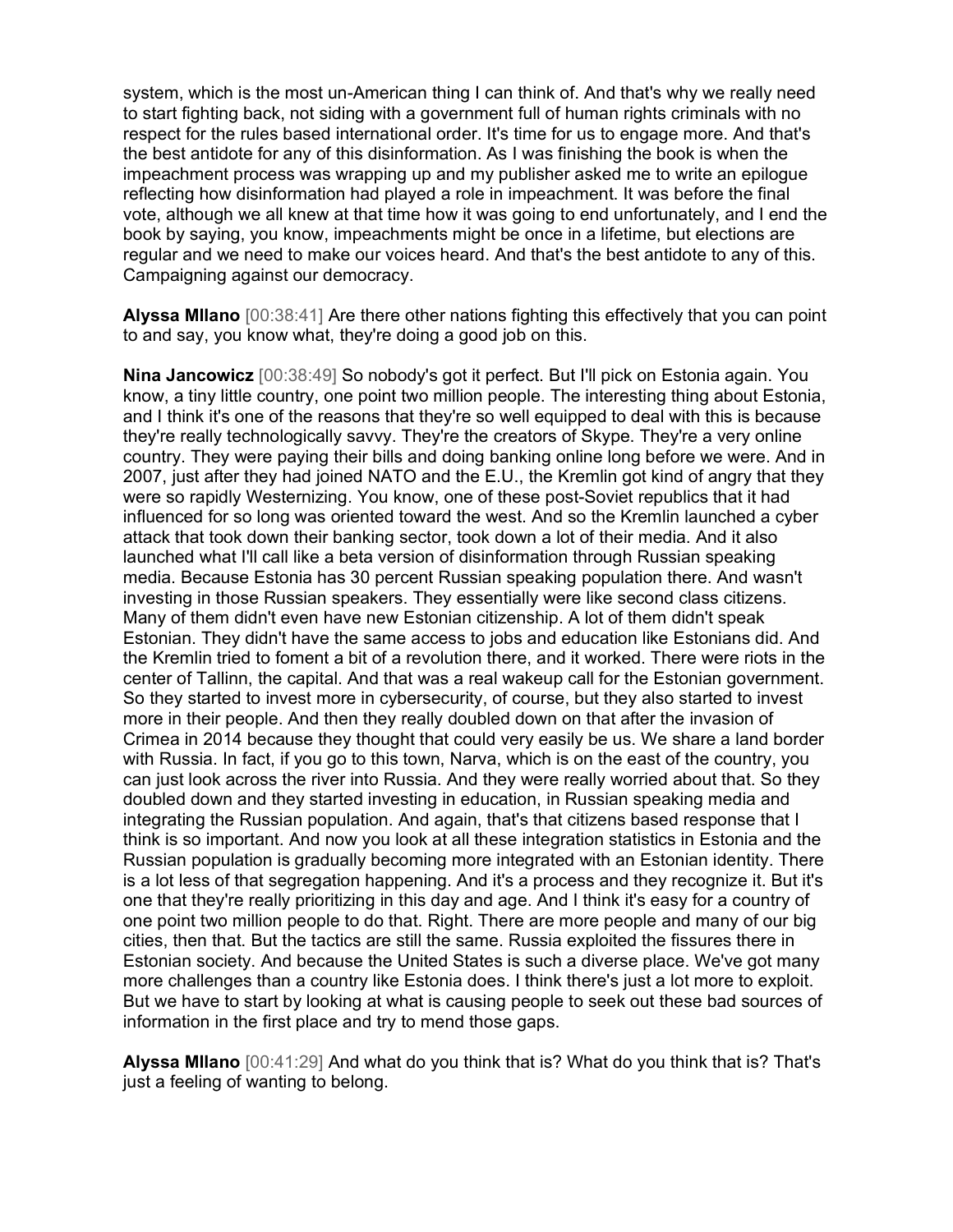Nina Jancowicz [00:41:35] Yeah, there's a feeling of feeling left behind as well. You know, I think especially with the death of local news. People are searching for a lens on events that makes sense to them. So if somebody in North Dakota or Kansas, all they have is The New York Times or The Washington Post to interpret what's going on in the capital, because most states don't even have an accredited reporter in the capital anymore reporting on what's going on in D.C.. I think they feel really left behind. And there's different things for different communities, right? We're seeing different stuff coming out of white nationalist communities that are coming out of lower income communities that were targeted by, for instance, that Blacktivists page or folks who are fighting for LGBT rights. There's plenty of things that we just need better governance, more responsive governance. We need to get out of this polarization because we're leaving ourselves open to manipulation. I know that's not a satisfying answer, that good governance needs to come along with all these other things, like sanctions on media literacy. But it's something that I think we need to recognize that there are countries with fewer of these fissures, for instance, like Sweden or Finland, that also have a long and complicated history with Russia that are much more resilient in terms of their response, because they just are more cohesive societies. So we need to start thinking about that, too, and start putting citizens first. And along with all the other stuff, it's going to be a process. There's no magic wand. We can't snap our fingers and fix it. But if we have somebody in the White House who actually recognizes that this is a threat and it is inspiring governance, that's going to be more cohesive and pull people together and not drive them apart on a daily basis. That's going to be a big start.

Alyssa MIlano [00:43:15] I read the piece of yours in The New York Times where you laid out how Russian state sponsored media is now persuasive in the US. Why is that and how do we fight that? That seems like something that we could actually control. And yet we're not controlling that.

Nina Jancowicz [00:43:33] Yeah. So we've started to kind of push back on things like RT and Sputnik. Unfortunately, I think that's given them more notoriety. You know, we've made them register as foreign agents. I think that has given them kind of the what about us tactic to be like, oh, we're being persecuted in the United States. And that gives us even more cred. So if you're looking for the real story about what's going on there. Go to Arties so that you can get around what the mainstream media are trying to sell you. And I think a better tactic, rather than giving them amplification and oxygen, is just to invest more in our own media. We have some of the best media organizations in the world. Our public media, despite being severely underfunded. Does a really great job. And I would love to see the next president end up that funding for PBS and NPR. Because in many of those places that we just talked about, the heartland of America, NPR and PBS are the only stations that people can actually access their local affiliates there. So we should be investing way more in them to connect with those people. I don't fully buy into the idea that the best antidote to bad information is more information. I think people are overwhelmed, but there are programs that we can build to reach out to these communities where people are feeling left behind. Also, you know, I think libraries, for instance, are looking for a new raison d'être in the 21st century and we can be investing more in them. They're still really highly trusted in this day and age, which is hard to come by in the United States of America. And we can have them be those trusted vectors of information where people we don't necessarily want to change people's outlook. Some people are going to disagree with us politically, and that's fine. This is the United States. That's what we're built on. Right. But I at least want people to have arguments that are based, in fact. Yeah. And be able to find worthwhile information to support those arguments.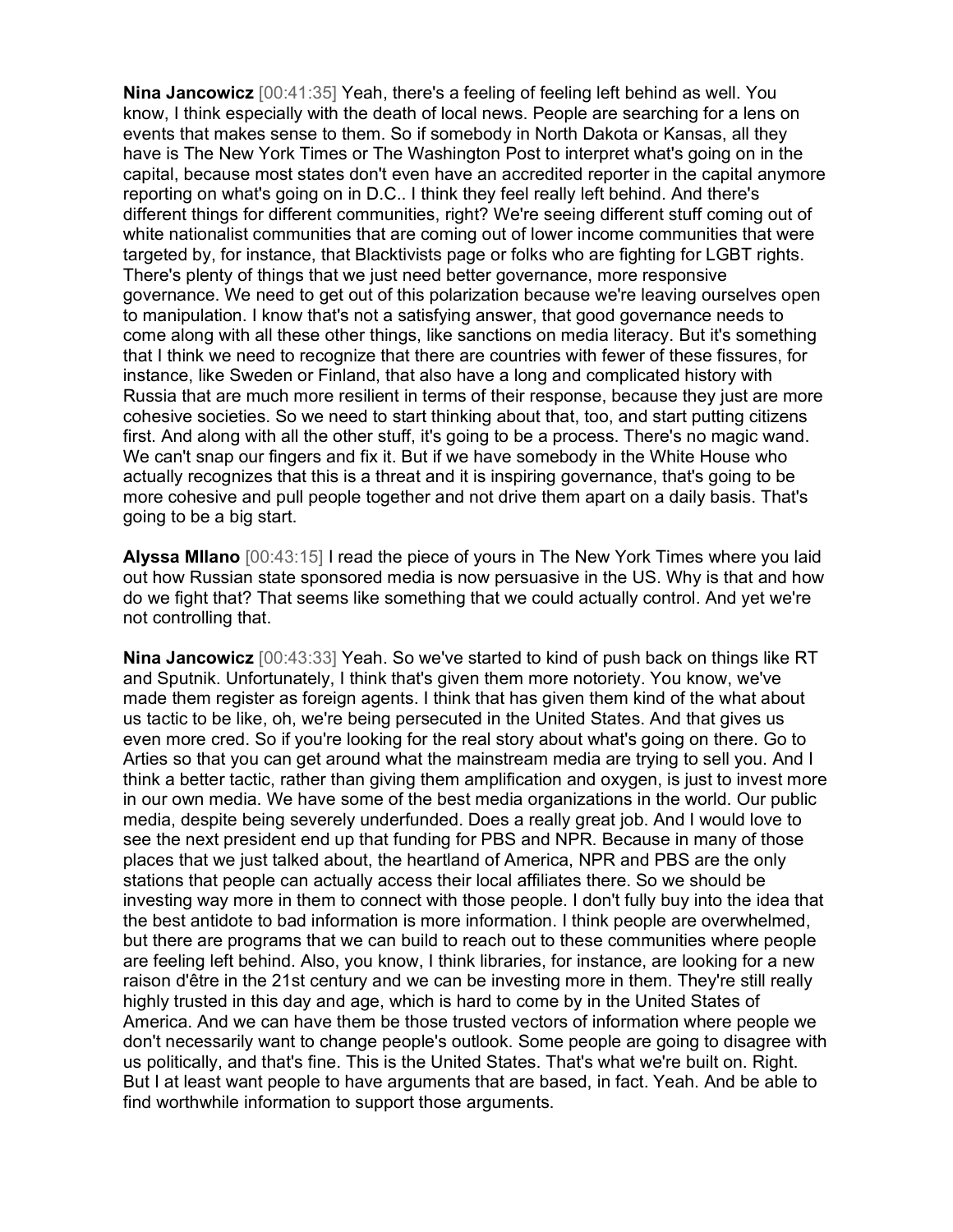Alyssa MIlano [00:45:21] Do we actually do the same thing in Russia? Do we engage in similar dis information in Russia?

Nina Jancowicz [00:45:29] That is a great question. And I can tell you absolutely not. We do not. And that's one of the reasons that we are losing this fight, because we have scruples and we have morals. Right. I'm talking about the overt stuff. Every nation has intelligence operations that do lots of things. What the Russians are doing is overt. It's not necessarily always run by their intelligence people. The IRA certainly wasn't. It was not even a government organization. But we are not going to do counterpropaganda counter disinformation in Russia or any other country because it doesn't align with our standards and our values of open, transparent communication. That's not what democracy is built on. So instead, we're investing. And I hope we invest more in the future in things like Voice of America and Radio Free Europe that bring trustworthy, credible information to these environments. We're investing in training civic activists how to campaign and how to do activism in authoritarian countries. And we're training political candidates as well. And from all across any political spectrum. You know, I used to work for an organization that did democracy support in Russia. And if somebody from Putin's party wanted to show up to one of our trainings, more power to them, perhaps that would make them a more responsive official. Of course, they never showed up. But we were always really open about the work that we were doing. It was clear we were funded by parts of the U.S. government and other governments. And we were there to not necessarily to bring down any system in Russia, but we were there to help people connect with their government and connect with constituents and have something that. More resembling a democracy, which is what Russians deserve. You know, I'm not a Russophobe. I love Russia. I studied in Russia. The people in Russia deserve someone much better in the Kremlin than someone like Vladimir Putin. They deserve to have their voices heard, as does everyone across the world. So that's the sort of stuff that America favors. And unfortunately, because Russia doesn't have those scruples, they are willing to undermine us and be much less transparent in their communications with us. And it puts us on the back foot. But if we increase awareness of the threat, if we are messaging with one voice from the U.S. government that this is not going to be tolerated and then there are actually consequences that follow through to that interference. And then we work with our partners in the private sector to actually create some common sense policies against this stuff. We'll, at least be moving more in the right direction. But we've a lot of work to do. I mean, social media has upended the way we communicate and the way we take in information. And that's one of the biggest hurdles. And once we kind of gather our horses, we should be able to move more in a productive direction. But it's going to take time. You know, Estonia, like I mentioned before, 2007 was one, the beginning of their information war started. They're still working on it today.

Alyssa MIlano [00:48:12] I mean, it just feels like this issue is so huge and insurmountable. And I want my listeners to leave you with some sense of hope. So I'm wondering if you could just give my listeners where is their hope in this situation?

Nina Jancowicz [00:48:30] I think there's hope in the fact that we as Americans, our country is built on democratic, respectful discourse. And even if the person in the White House doesn't recognize that we do right. And we have the power to change the course of our country. And that's what the Kremlin doesn't want us to do. That's what domestic dissent informer's don't want us to do. So we need to rise up and make sure that we take advantage of that gift that's been given to us and not take it for granted. And I find hope in that. I find hope in the fact that the democratic system is still, despite all of the pressures on it right now, still uncovering and exposing all of this stuff and that we have recourse.